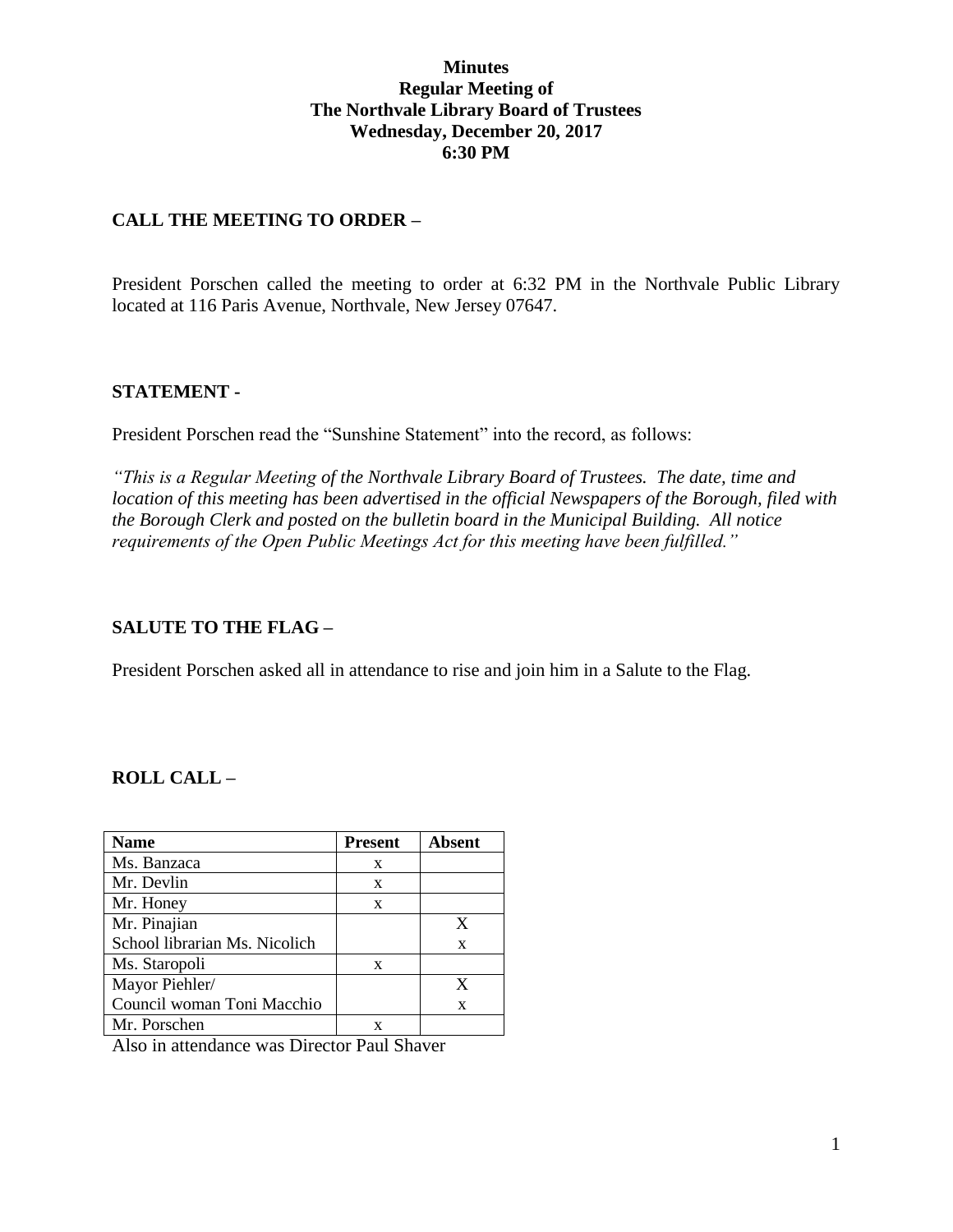# **APPROVAL OF MINUTES**

Resolved to approve the minutes from the November 21, 2017 regular board meeting

The minutes were adopted on a roll call vote as follows:

| <b>Name</b>   | <b>ACTION</b> | <b>YES</b> | NO | <b>ABSENT</b> | <b>ABSTAIN</b> |
|---------------|---------------|------------|----|---------------|----------------|
| Ms. Banzaca   |               | X          |    |               |                |
| Mr. Devlin    |               | X          |    |               |                |
| Mr. Honey     | second        | X          |    |               |                |
| Mr. Pinajian  |               |            |    | X             |                |
| Ms. Nicolich  |               |            |    |               |                |
| Ms. Staropoli | motion        | X          |    |               |                |
| Mayor Piehler |               |            |    | X             |                |
| Ms. Macchio   |               |            |    |               |                |
| Mr. Porschen  |               | X          |    |               |                |

## **GENERAL DISCUSSION –**

## **Director's Report**

# Programming: November

| <b>Program Attendance Summary</b> |               |                |                  |                          |                |  |  |
|-----------------------------------|---------------|----------------|------------------|--------------------------|----------------|--|--|
| Event/Program                     | Date or Month | Children       | <b>Teens</b>     | <b>Adults</b>            | Total          |  |  |
| Artistically Abled Art Workshop   | 11/4/2017     | 7              | $\Omega$         | $\Omega$                 | 7              |  |  |
| <b>ESL Conversation Class</b>     | 11/1/2017     | $\overline{0}$ | $\mathbf{0}$     | 9                        | 9              |  |  |
| <b>Story Time</b>                 | 11/6/2017     | $\overline{2}$ | $\mathbf{0}$     | $\overline{2}$           | 4              |  |  |
| <b>ESL Conversation Class</b>     | 11/8/2017     | $\Omega$       | $\overline{0}$   | 5                        | 5              |  |  |
| Tech Thursday                     | 11/9/2017     | $\overline{0}$ | $\overline{0}$   | $\overline{0}$           | $\Omega$       |  |  |
| Robotics                          | 11/9/2017     | $\mathbf{1}$   | 1                | $\Omega$                 | $\overline{c}$ |  |  |
| <b>Story Time</b>                 | 11/13/2017    | $\overline{c}$ | $\Omega$         | $\mathfrak{D}$           | $\overline{4}$ |  |  |
| Mason Jars/Cricut                 | 11/14/2017    | $\overline{0}$ | $\overline{0}$   | $\overline{\mathcal{A}}$ | 4              |  |  |
| <b>Snap Circuits</b>              | 11/14/2017    | 8              | $\mathbf{0}$     | $\Omega$                 | 8              |  |  |
| Mason Jars/Cricut                 | 11/16/2017    | 1              | $\overline{0}$   | 4                        | 5              |  |  |
| Read to a dog                     | 11/16/2017    | 1              | $\overline{0}$   | $\Omega$                 | 1              |  |  |
| <b>Story Time</b>                 | 11/20/2017    | $\overline{2}$ | $\boldsymbol{0}$ | $\overline{2}$           | 4              |  |  |
| <b>ESL Conversation Class</b>     | 11/22/2017    | $\Omega$       | $\Omega$         | $\theta$                 | $\theta$       |  |  |
| <b>Story Time</b>                 | 11/27/2017    | 1              | $\Omega$         | 1                        | $\overline{2}$ |  |  |
| Northvale's Reading               | 11/28/2017    | $\overline{0}$ | $\mathbf{0}$     | 3                        | 3              |  |  |
| <b>ESL Conversation Class</b>     | 11/29/2017    | $\overline{0}$ | $\overline{0}$   | 9                        | 9              |  |  |
| <b>Body Image</b>                 | 11/30/2017    | $\overline{0}$ | $\overline{0}$   | $\overline{0}$           | $\Omega$       |  |  |
| Raspberry Pi                      | 11/30/2017    | $\overline{0}$ | $\overline{2}$   | $\overline{2}$           | $\overline{4}$ |  |  |
| Beginner's Korean                 | 11/1-30/2017  | $\Omega$       | $\Omega$         | 10                       | 10             |  |  |
| Total                             |               | 25             | 3                | 53                       | 81             |  |  |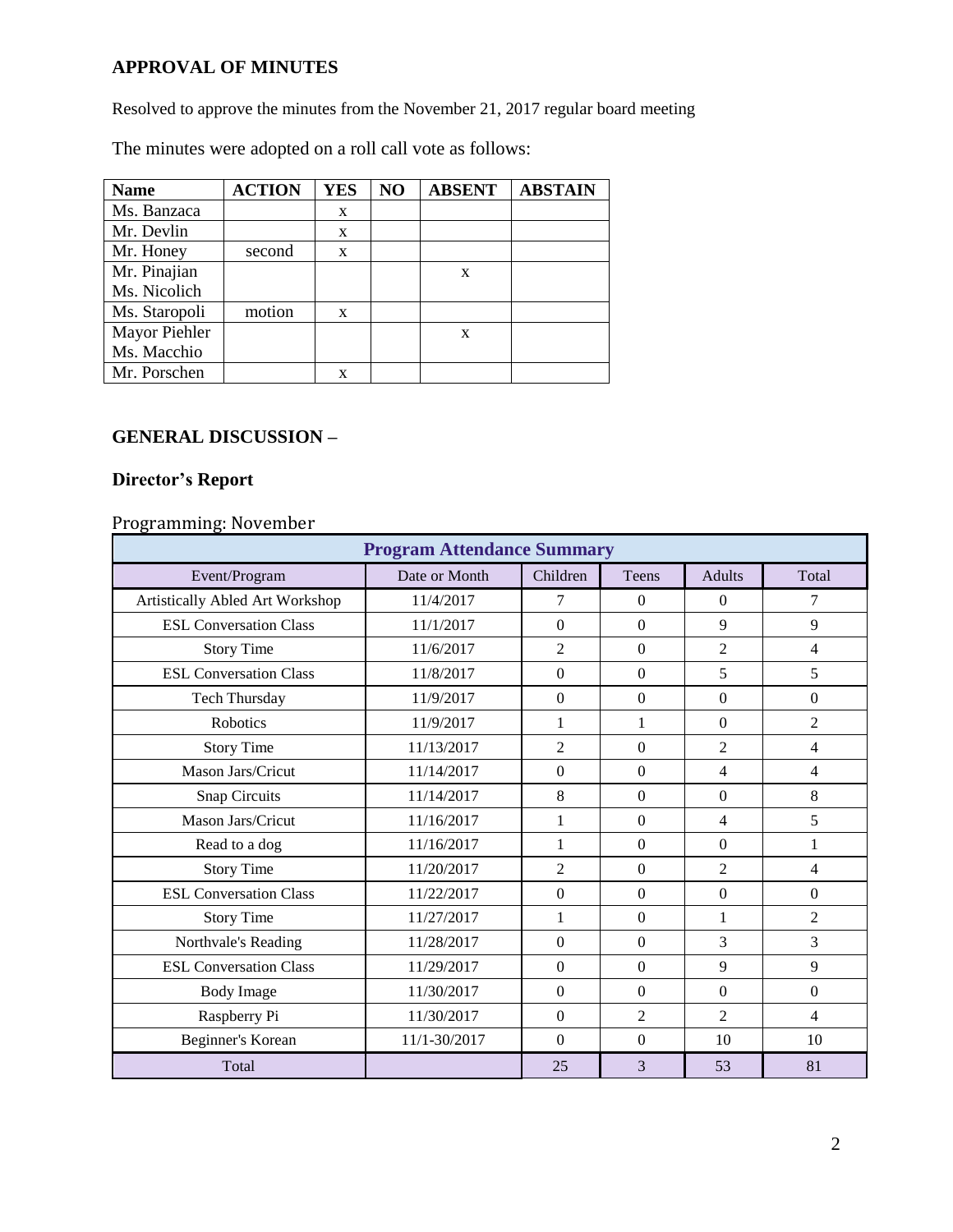Administrative

- Library Cards: 1,445 patrons registered as of December 12, 2017. 14 new cards since the November report.
- In memory of Vivienne Knopp, we have purchased a drawing desk, as one of her favorite things to do in the library was draw. Emily also met with Vicky Nicolich on Friday, December 15 to put together a list of Vivienne favorite books to purchase in her memory. There will be a dedication inside each book.
- We thank the Woman's Club of Norwood Northvale for their generous donation of \$100. We also thank Kathleen McCormack for her donation in the same amount.
- A first draft of the Strategic Plan to take us through 2021 will be available by next month. We are waiting for full December 2017 statistics to be able to do a full yearto-year comparison of 2016 and 2017.
- In February, we would like to offer Food for Fines, allowing patrons to take 25 cents off of their fines for every nonperishable donated item. The food would then be donated to the Center for Food Action.
- We've completed a new library welcome letter, to be handed out to new cardholders. This packet also includes information on using Cloud Library, Hoopla, and Transparent Language.

BCCLS

- As of January 1, 2018, patrons will be able to pay their bills online with credit cards.
- I met with the new interim director, Cindy Czesak on December 13<sup>th</sup>.

Schools

- Emily has been communicating with the school for quite some time. We would like teachers to be aware that we can purchase books for students with research papers, summer reading, or book reports if we have a notice of two weeks to one month. We really want to do our part in helping teachers and students get the books they need.
- This January, Emily is also offering one-on-one help to students to prepare for their research papers.

Technology

- We have two proposals for copiers, both from companies that were suggested by multiple libraries in the system.
- The scanner/printer is working well. Patrons can scan directly to the computer or to a flash drive, and print without delay.
- For 2018, we would like to begin keeping a record of technology and reference questions.

# **Friends of the Library Report**

**Ms. Kathy Brunet – 417 Crest Drive** gave her report from the Friends:

The fundraiser at the Growler and Gill on December 3<sup>rd</sup> was very successful. We would like to thank Drew and Tina for coming and supporting us. We would also like to thank Jessica McKeever and Jennifer Staropoli for coming in first with the most tips and all our volunteers that day.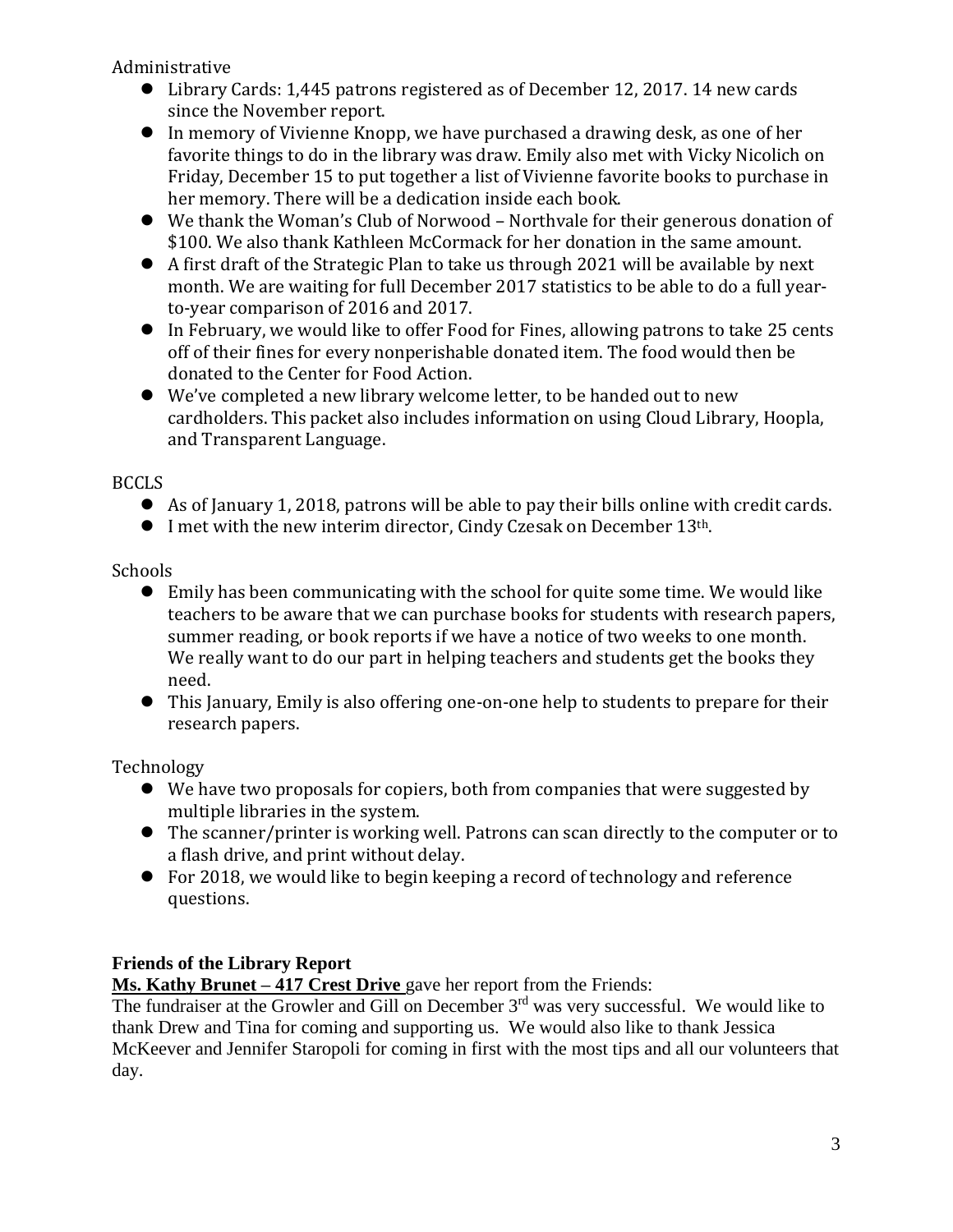### **Treasurer's Report**

We have received three checks from the town this year and we are due to get one more by the end of the year.

We are running at 89% of the budget so far this year.

## **ROLL CALL VOTES –**

Resolved to approve the claims list for the month of December in the amount of \$9,635.10

The resolution was adopted on a roll call vote as follows:

| <b>Name</b>   | <b>ACTION</b> | <b>YES</b> | NO | <b>ABSENT</b> | <b>ABSTAIN</b> |
|---------------|---------------|------------|----|---------------|----------------|
| Ms. Banzaca   | second        | X          |    |               |                |
| Mr. Devlin    | motion        | X          |    |               |                |
| Mr. Honey     |               | X          |    |               |                |
| Mr. Pinajian  |               |            |    | X             |                |
| Ms. Nicolich  |               |            |    |               |                |
| Ms. Staropoli |               | X          |    |               |                |
| Mayor Piehler |               |            |    | X             |                |
| Ms. Macchio   |               |            |    |               |                |
| Mr. Porschen  |               | x          |    |               |                |

Resolved to approve the reimbursement for Director Paul Shaver in the amount of \$36.33 for business cards

The resolution was adopted on a roll call vote as follows:

| <b>Name</b>   | <b>ACTION</b> | <b>YES</b> | NO | <b>ABSENT</b> | <b>ABSTAIN</b> |
|---------------|---------------|------------|----|---------------|----------------|
| Ms. Banzaca   |               | X          |    |               |                |
| Mr. Devlin    | motion        | X          |    |               |                |
| Mr. Honey     |               | X          |    |               |                |
| Mr. Pinajian  |               |            |    | X             |                |
| Ms. Nicolich  |               |            |    |               |                |
| Ms. Staropoli |               | X          |    |               |                |
| Mayor Piehler |               |            |    | X             |                |
| Ms. Macchio   |               |            |    |               |                |
| Mr. Porschen  | second        | X          |    |               |                |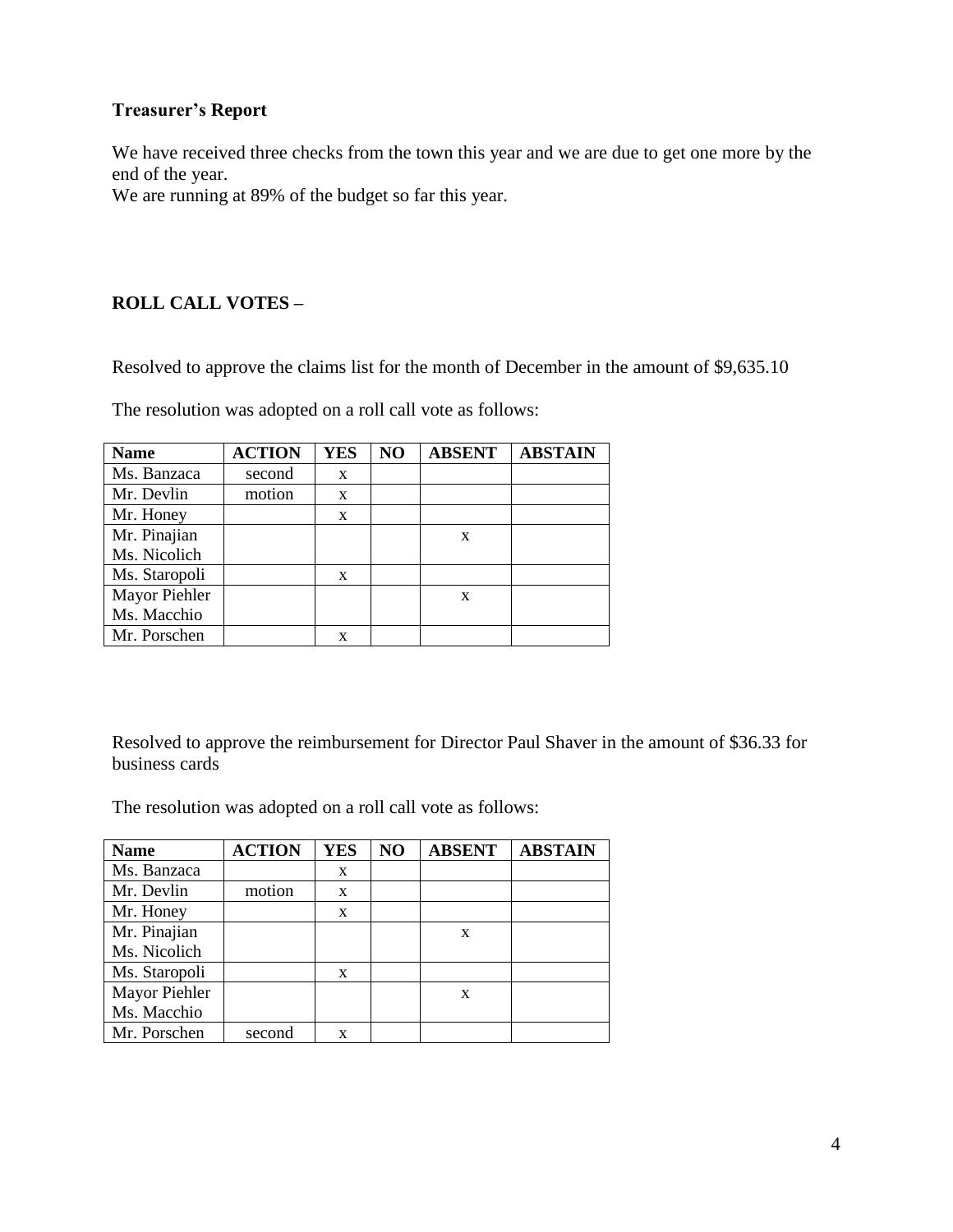Resolved to approve the reimbursement for Emily Pepe in the amount of \$61.46 for business cards and supplies

| <b>Name</b>   | <b>ACTION</b> | <b>YES</b> | NO | <b>ABSENT</b> | <b>ABSTAIN</b> |
|---------------|---------------|------------|----|---------------|----------------|
| Ms. Banzaca   | motion        | X          |    |               |                |
| Mr. Devlin    | second        | X          |    |               |                |
| Mr. Honey     |               | X          |    |               |                |
| Mr. Pinajian  |               |            |    | X             |                |
| Ms. Nicolich  |               |            |    |               |                |
| Ms. Staropoli |               | X          |    |               |                |
| Mayor Piehler |               |            |    | X             |                |
| Ms. Macchio   |               |            |    |               |                |
| Mr. Porschen  |               | X          |    |               |                |

The resolution was adopted on a roll call vote as follows:

Resolved to approve the replenishment of the petty cash for \$75

The resolution was adopted on a roll call vote as follows:

| <b>Name</b>   | <b>ACTION</b> | <b>YES</b> | NO | <b>ABSENT</b> | <b>ABSTAIN</b> |
|---------------|---------------|------------|----|---------------|----------------|
| Ms. Banzaca   |               | X          |    |               |                |
| Mr. Devlin    | second        | X          |    |               |                |
| Mr. Honey     |               | X          |    |               |                |
| Mr. Pinajian  |               |            |    | X             |                |
| Ms. Nicolich  |               |            |    |               |                |
| Ms. Staropoli | motion        | X          |    |               |                |
| Mayor Piehler |               |            |    | X             |                |
| Ms. Macchio   |               |            |    |               |                |
| Mr. Porschen  |               | X          |    |               |                |

Resolved to approve the following Wednesday Meetings for 2018: 1/24, 2/28, 3/28, 4/25, 5/23, 6/27, 7/25, 8/22, 9/26, 10/24, 11/28, 12/26

The resolution was adopted on a roll call vote as follows:

| <b>Name</b>   | <b>ACTION</b> | <b>YES</b> | NO | <b>ABSENT</b> | <b>ABSTAIN</b> |
|---------------|---------------|------------|----|---------------|----------------|
| Ms. Banzaca   | motion        | X          |    |               |                |
| Mr. Devlin    |               | X          |    |               |                |
| Mr. Honey     |               | X          |    |               |                |
| Mr. Pinajian  |               |            |    | X             |                |
| Ms. Nicolich  |               |            |    |               |                |
| Ms. Staropoli | second        | X          |    |               |                |
| Mayor Piehler |               |            |    | X             |                |
| Ms. Macchio   |               |            |    |               |                |
| Mr. Porschen  |               | X          |    |               |                |